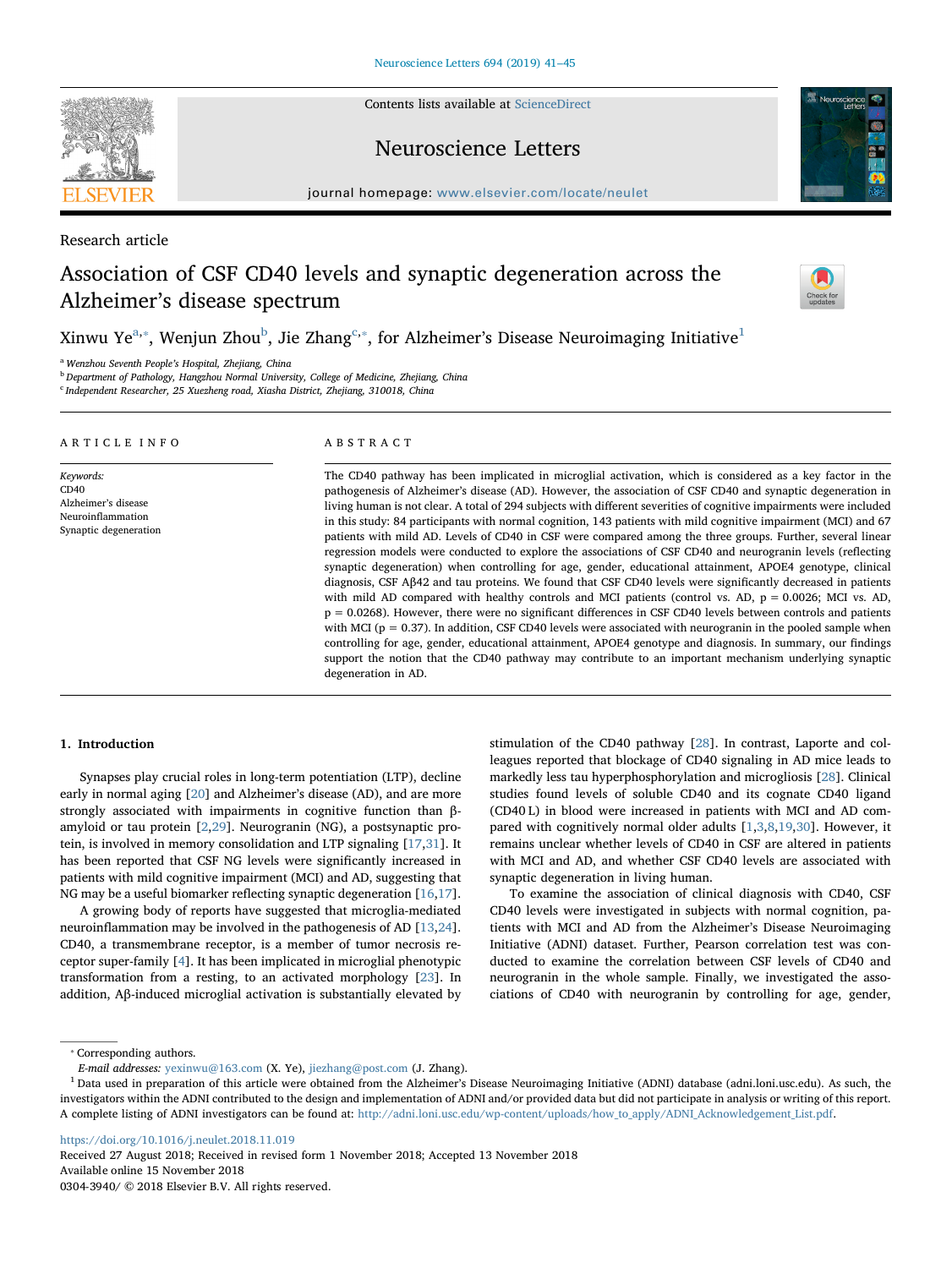educational attainment, APOE4 genotype, clinical diagnosis, amyloid and tau proteins.

# 2. Methods

#### 2.1. Alzheimer's disease Neuroimaging Initiative (ADNI)

Data used in the preparation of this article were downloaded on 15 May 2018 from the Alzheimer's disease Neuroimaging Initiative (ADNI) database (adni.loni.usc.edu). The ADNI was launched in 2004 as a public-private partnership with the primary goal of testing whether demographics, neuropsychological assessments, serial MRI, PET and other biological markers can be combined to measure the progression of MCI and early AD. Institutional review board approval was obtained at each ADNI center, and all participants provided informed consents at initial visit. In this analysis, there were 84 subjects with normal cognition, 143 patients with MCI and 67 patients with mild AD. For up-todate information, visit ([www.adni-info.org](http://www.adni-info.org))

#### 2.2. CSF biomarker analyses

# 2.2.1. Quantification of CD40 antigen in CSF

CD40 antigen levels in CSF was measured as part of a CSF multiplex proteomic processing stream using an xMAP multiplex panel (MyriadRBM) [[18\]](#page-4-10), details of which can be found at the ADNI website ([www.adni-info.org](http://www.adni-info.org)). The values of CD40 were log-transformed to better approximate a normal distribution.

#### 2.2.2. Quantification of CSF Aβ42 and t-tau

Levels of Aβ42 and t-tau in CSF were measured as described previously [\[26](#page-4-11)]. CSF data were downloaded from the ADNI website and obtained for all included subjects. Values are given in pg/ml for both Aβ42 and t-tau.

#### 2.2.3. Quantification of CSF neurogranin

Neurogranin levels in CSF were determined by electrochemiluminescence technology (Meso Scale Discovery, Gaithersburg, Maryland, USA) using Ng 7 as a coating antibody and polyclonal Ng anti-rabbit (ab 23,570, Upstate) as a detector antibody [\[17](#page-4-2)]. Values are given in pg/mL. Further information can be found at the ADNI website ([www.adni-info.org](http://www.adni-info.org)).

#### 2.3. Statistical analysis

The F test and Pearson  $x^2$  were used to investigate differences in demographics and clinical variables across the three diagnostic groups. To explore the relationship between CSF levels of CD40 and neurogranin, Pearson correlation test was performed. In addition, several linear regression models were used to examine the associations between CSF levels of CD40 and neurogranin: model 1 was unadjusted; model 2 was adjusted for age, gender, educational attainment, APOE4 genotype, clinical diagnosis; model 3 was additionally adjusted for Aβ42 and t-tau levels in CSF. All statistical work was performed with R (version 3.3.3). The level of statistical significance was set at  $p < 0.05$ .

# 3. Results

## 3.1. Demographics and clinical variables

The one-way analysis of variance (ANOVA) and Pearson  $x^2$  were used to examine differences in demographics and clinical variables. [Table 1](#page-1-0) summarizes the demographic and clinical data: 84 participants with normal cognition, 143 patients with MCI and 67 patients with AD. There were no significant differences in age or educational attainment across the three diagnostic groups. Compared with subjects with normal cognition, subjects with MCI were more likely to be male. As expected,

<span id="page-1-0"></span>

| Table 1                             |  |
|-------------------------------------|--|
| Demographic and clinical variables. |  |

| Characteristics                                                                     | NC<br>$(n = 84)$                            | MCI<br>$(n = 143)$                                                        | AD.<br>$(n = 67)$                           | P value                             |
|-------------------------------------------------------------------------------------|---------------------------------------------|---------------------------------------------------------------------------|---------------------------------------------|-------------------------------------|
| Age, year<br>Female/Male, n<br>Education, year<br>APOE4 noncarrier vs<br>carrier, n | 75.7 (5.5)<br>43/41<br>15.7 (2.98)<br>64/20 | 74.7 (7.3)<br>$47/96$ <sup>a</sup><br>15.9 (2.94)<br>$66/77$ <sup>a</sup> | 75 (7.6)<br>30/37<br>15.1(3)<br>$20/47$ b,c | 0.5<br>0.02<br>0.27<br>${}_{0.001}$ |
| <b>MMSE</b>                                                                         | 29.1(0.9)                                   | $26.9(1.8)^{a}$                                                           | 23.5(1.87)<br>b,c                           | ${}_{0.001}$                        |
| $CSF NG$ , $pg/ml$<br>CSF $A\beta$ 42, pg/ml                                        | 366 (209)<br>207 (53.8)                     | 506 (304) $^{\rm a}$<br>160 (49.6) <sup>a</sup>                           | 558 (312) $b,c$<br>35.5 (124)<br>b,c        | ${}_{0.001}$<br>${}< 0.001$         |
| $CSF$ t-tau, $pg/ml$                                                                | 71.5(25.9)                                  | 105 (49.3) $^{\rm a}$                                                     | 124 (58.3)<br>b,c                           | ${}< 0.001$                         |

Abbreviations: NC: normal control; MCI: mild cognitive impairment; AD: Alzheimer's disease; MMSE: mini-mental state examination; NG: neurogranin; Aβ42: β-amyloid; t-tau: total tau.

Comparison between NC group and MCI group is marked behind "MCI group"  ${}^{a}p$  < 0.05.

Comparison between MCI group and AD group is marked behind "AD group"  $\rm{^{b}p\, <\, 0.05.}$ 

Comparison between NC group and AD group is marked behind "AD group"  $\rm{^c p \, < \, 0.05.}$ 

there were significant differences in MMSE scores, CSF NG, Aβ42 and ttau across the three groups [\(Table 1](#page-1-0)). Consistent with the previous findings, more than half of the patients with MCI and mild AD were APOE4 carriers [[10\]](#page-3-6).

# 3.2. Decreased levels of CSF CD40 in patients with AD

The ANCOVA model suggested that CSF CD40 significantly differed across the three diagnostic groups after adjusting for age, gender, educational attainment, APOE4 genotype ( $p = 0.003$ , [Fig. 1](#page-1-1)). Further, Tukey's post hoc tests found that levels of CD40 in CSF were significantly decreased in AD patients compared with normal controls and MCI patients (control vs. AD,  $p = 0.0026$ ; MCI vs. AD,  $p = 0.0268$ ). However, there were no significant differences in CSF CD40 levels between controls and patients with MCI ( $p = 0.37$ ). As shown in [Fig. 1](#page-1-1), the means of CSF CD40 levels in the healthy controls, MCI patients and AD patients were 0.551 (sd: 0.07), 0.536 (sd: 0.07) and 0.514 (sd: 0.06), respectively. The y axis of [Fig. 1](#page-1-1) represents the mean of CSF CD40 levels with their 95% confidence interval.

<span id="page-1-1"></span>

Fig. 1. CSF CD40 levels in three diagnostic groups. Abbreviations NC normal control; MCI mild cognitive impairment; AD Alzheimer's disease.

Note: The error bars represent 95% confidence interval.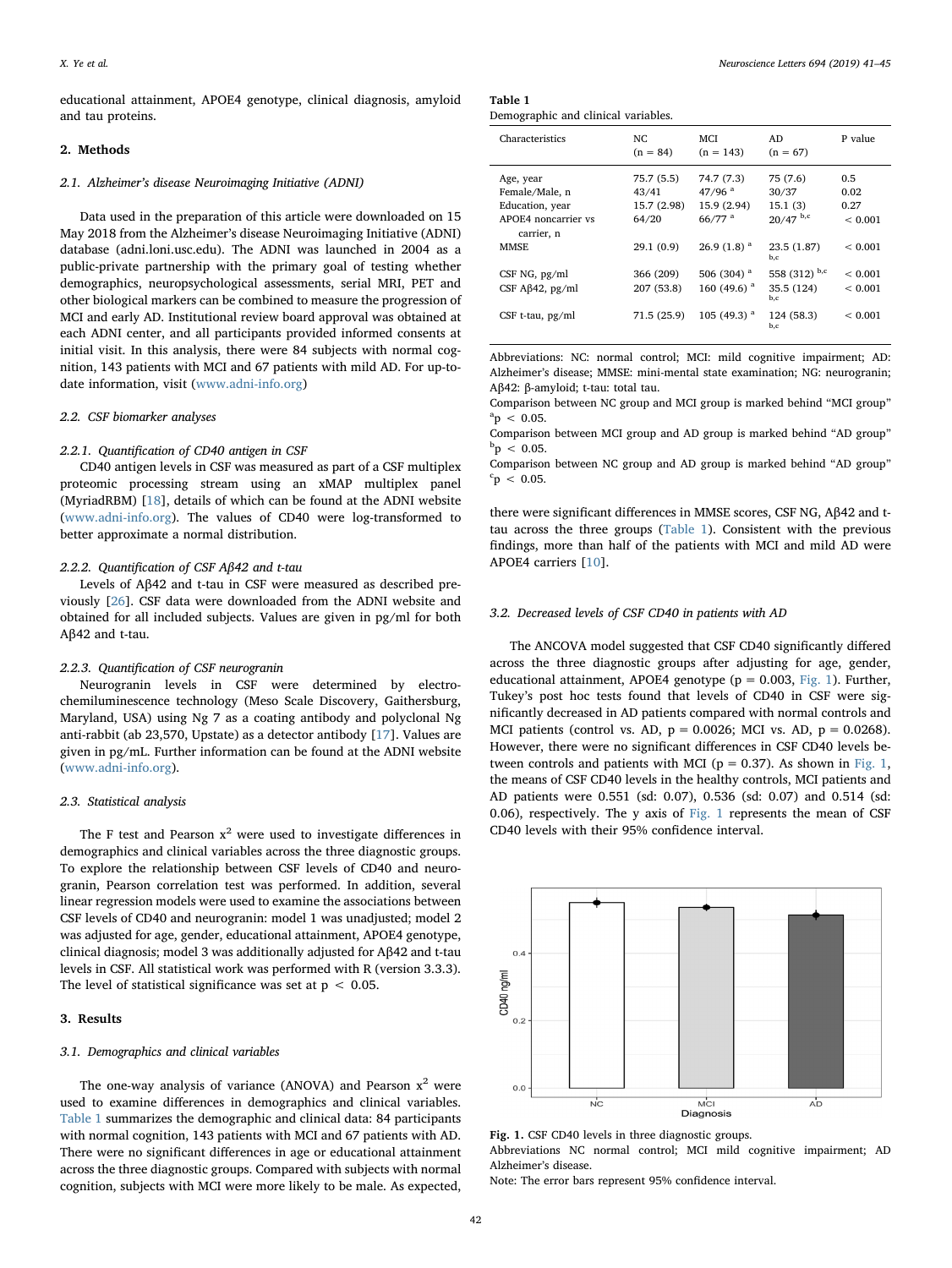<span id="page-2-0"></span>

Fig. 2. Associations of CSF levels of CD40 with neurogranin.

# 3.3. Correlation of CD40 with neurogranin

Pearson correlation test was applied to examine the relationship between CSF levels of CD40 and neurogranin. A positive correlation between CSF CD40 and neurogranin was observed  $(r = 0.15,$  $p = 0.008$ , [Fig. 2](#page-2-0)). However, the effect size of the correlation ( $r = 0.15$ ) is small according to Cohen [[6](#page-3-7)].

# 3.4. Association of CD40 with neurogranin

To examine the association of CD40 and neurogranin, several linear regression models were used [\(Table 2](#page-2-1)). The model 1 suggested that CSF CD40 was significantly associated with neurogranin (standardized beta =  $0.15$  (0.06), p = 0.008). A significant association between CSF CD40 and neurogranin was observed when controlling for age, gender, educational attainment, APOE4 genotype and clinical diagnosis (standardized beta = 0.3 (0.06),  $p < 0.001$ , model 2). Finally, after the additional adjustment of CSF Aβ42 and tau, the association of CSF CD40 with neurogranin was no longer present (standardized beta = 0.02 (0.05),  $p = 0.69$ , model 3).

# 4. Discussion

In this study, CSF CD40 levels were significantly lower in AD patients compared with healthy controls and MCI subjects. However, there were no significant differences in CD40 levels between healthy controls and MCI subjects. In addition, CSF CD40 levels were significantly associated with neurogranin independent of age, gender, education, APOE4 genotype and clinical diagnosis.

In this study, we found that CSF CD40 levels were lower in AD patients compared with healthy controls and MCI patients. To our knowledge, this is the first report of significantly decreased CSF CD40 levels in AD patients, which appears to be inconsistent with previous findings. For example, previous studies reported that levels of soluble CD40 and CD40 L in the blood are markedly increased in patients with AD as well as in subjects with MCI [[1](#page-3-3),[3](#page-3-4)[,8,](#page-3-5)[19](#page-4-8)[,30](#page-4-9)]. One possible explanation is that the severity of cognitive deficits of AD patients from the ADNI cohort is relatively mild. Evidence from preclinical studies suggested that microglial activation may be involved in phagocytosis and Aβ clearance in early stages of the disease. On the contrary, in later stages, proinflammatory microglia would rather promote synapse loss and tau pathology [[15,](#page-3-8)[24\]](#page-4-5). Further, neuroimaging studies reported that microglial activation was positively associated with cognitive function

<span id="page-2-1"></span>Table 2

Modeling of potential association of CSF CD40 with neurogranin controlling for age, gender, educational attainment, APOE4 genotype, clinical diagnosis, CSF Aβ and tau proteins.

|                              | Model 1<br>Beta (se) | p     | Model 2<br>Beta (se) | p           | Model 3<br>Beta (se) | p           |
|------------------------------|----------------------|-------|----------------------|-------------|----------------------|-------------|
| CD40                         | 0.15(0.06)           | 0.008 | 0.3(0.06)            | ${}< 0.001$ | 0.02(0.05)           | 0.69        |
| Age, y                       |                      |       | $-0.18(0.06)$        | 0.001       | $-0.08(0.04)$        | 0.06        |
| Female vs. male              |                      |       | 0.2(0.05)            | ${}< 0.001$ | 0.09(0.04)           | 0.02        |
| Education, y                 |                      |       | 0.02(0.05)           | 0.71        | $-0.02(0.04)$        | 0.66        |
| APOE4 noncarrier vs. carrier |                      |       | 0.22(0.06)           | ${}< 0.001$ | 0.07(0.05)           | 0.14        |
| MCI vs. control              |                      |       | 0.23(0.06)           | ${}< 0.001$ | 0(0.05)              | 0.99        |
| AD vs. control               |                      |       | 0.27(0.07)           | ${}< 0.001$ | $-0.05(0.05)$        | 0.31        |
| $A\beta42$                   |                      |       |                      |             | 0.03(0.05)           | 0.51        |
| T-tau                        |                      |       |                      |             | 0.74(0.05)           | ${}< 0.001$ |

Abbreviations: MCI: mild cognitive impairment; AD: Alzheimer's disease; Aβ42: β-amyloid; t-tau: total tau; Beta: standardized beta; se: standard error. Annotations: Model 1 was unadjusted; model 2 was adjusted for age, gender, educational attainment, APOE 4 genotype and clinical diagnosis; model 3 was additionally adjusted for CSF Aβ42 and tau levels.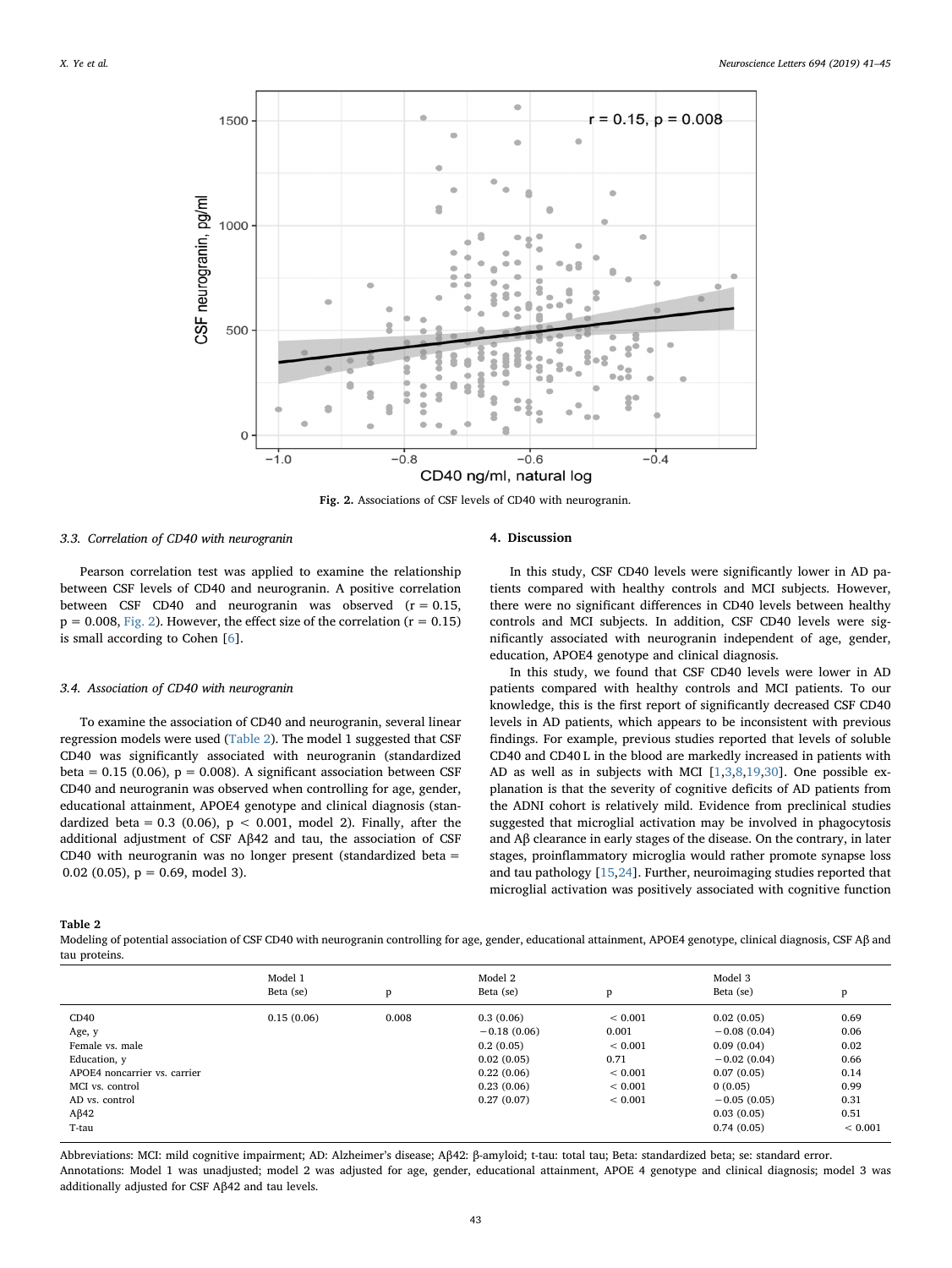and gray matter volume in patients with MCI, suggesting that microglial activation may be neuroprotective in early stages of AD [\[12](#page-3-9)]. However, in AD patients, microglia activation negatively correlated with glucose metabolism [[9](#page-3-10)], indicating a link between microglial activation and synaptic dysfunction in later stages of AD. Importantly, the CD40 pathway plays an important role in microglia phenotypic transformation [\[23](#page-4-6)] and promotes release of inflammatory cytokines [[7](#page-3-11)]. Thus, due to the dual role of microglia in AD pathogenesis, we speculate that CSF CD40 levels may be increased in patients with moderate to severe AD. However, this statement needs to be further clarified in patients with moderate to severe AD.

Regarding microglia and synaptic function, animal studies have suggested that microglia is critical for the synaptic and neuronal function in the healthy brain. Paolicelli et al. found that microglial cells actively engulf synaptic material and play an important role in synaptic pruning during brain development [[22\]](#page-4-12). It has been reported that prolonged microglial activation may result in physical disconnections between presynaptic and postsynaptic components of inhibitory synapses [[5](#page-3-12)]. Furthermore, previous work using 11C-(R)-PK11195 PET found that microglial activation is associated with cerebral glucose hypometabolism in patients with AD [[9](#page-3-10)]. Importantly, the CD40 pathway is essential to microglial activation in pathological conditions [[11\]](#page-3-13). Consistent with previous findings, we found that CSF CD40 levels are associated with synaptic dysfunction in subjects with different severities of cognitive impairments. However, the association of CD40 with neurogranin was no long present when CSF Aβ42 and t-tau levels were controlled for in the analysis [\(Table 2\)](#page-2-1), suggesting that β-amyloid and tau pathologies may play a critical role in synaptic degeneration. A growing body of evidence have shown that β-amyloid-induced synaptic dysfunction is relying on NMDA receptor-mediated pathways, contributing to dendritic spine loss [\[21](#page-4-13)[,25](#page-4-14)]. More specifically, our linear models suggested that the association found between CD40 and neurogranin is actually because of tau pathology. It has been reported that tau pathology contributes more to synaptic dysfunction and cognitive decline [[14,](#page-3-14)[27\]](#page-4-15). We believe that the interaction among neuroinflammation, amyloid, tau protein may contribute to a crucial mechanism underlying synaptic degeneration in AD. Further studies are needed to better understand the relationship between CD40, amyloid and tau.

Our study was limited by the cross-sectional design. Longitudinal studies are needed to examine how levels of CD40 correlates with synaptic degeneration over time. Second, the ADNI cohort is a convenience sample. Thus, the ability to generalize our findings to other populations may be limited. Finally, in the present study, the severity of cognitive deficits of AD patients was relatively mild. To further examine the role of CD40 in the pathogenesis of AD, it would be important to include patients with moderate to severe AD in future studies.

In conclusion, we found that CSF CD40 levels were significantly decreased in patients with mild AD compared with subjects with normal cognition and patients with MCI. Further, levels of CD40 in CSF were associated with synaptic degeneration, suggesting that neuroinflammation may contribute to an important mechanism underlying synaptic degeneration in AD.

# Disclosure of conflicts of interest

The authors declare that they have no conflict of interest.

# Acknowledgements

Data collection and sharing for this project was funded by the Alzheimer's Disease Neuroimaging Initiative (ADNI) (National Institutes of Health Grant U01 AG024904) and DOD ADNI (Department of Defense award number W81XWH-12-2-0012). ADNI is funded by the National Institute on Aging, the National Institute of Biomedical Imaging and Bioengineering, and through generous contributions from

the following: AbbVie, Alzheimer's Association; Alzheimer's Drug Discovery Foundation; Araclon Biotech; BioClinica, Inc.; Biogen; Bristol-Myers Squibb Company; CereSpir, Inc.; Cogstate; Eisai Inc.; Elan Pharmaceuticals, Inc.; Eli Lilly and Company; EuroImmun; F. Hoffmann-La Roche Ltd and its affiliated company Genentech, Inc.; Fujirebio; GE Healthcare; IXICO Ltd.; Janssen Alzheimer Immunotherapy Research & Development, LLC.; Johnson & Johnson Pharmaceutical Research & Development LLC.; Lumosity; Lundbeck; Merck & Co., Inc.; Meso Scale Diagnostics, LLC.; NeuroRx Research; Neurotrack Technologies; Novartis Pharmaceuticals Corporation; Pfizer Inc.; Piramal Imaging; Servier; Takeda Pharmaceutical Company; and Transition Therapeutics. The Canadian Institutes of Health Research is providing funds to support ADNI clinical sites in Canada. Private sector contributions are facilitated by the Foundation for the National Institutes of Health (www.fnih.org). The grantee organization is the Northern California Institute for Research and Education, and the study is coordinated by the Alzheimer's Therapeutic Research Institute at the University of Southern California. ADNI data are disseminated by the Laboratory for Neuro Imaging at the University of Southern California.

#### References

- <span id="page-3-3"></span>[1] [G. Ait-ghezala, L. Abdullah, C.H. Volmar, D. Paris, C.A. Luis, A. Quadros,](http://refhub.elsevier.com/S0304-3940(18)30805-X/sbref0005) [B. Mouzon, M.A. Mullan, A.P. Keegan, J. Parrish, F.C. Crawford, V.S. Mathura,](http://refhub.elsevier.com/S0304-3940(18)30805-X/sbref0005) [M.J. Mullan, Diagnostic utility of APOE, soluble CD40, CD40L, and Abeta1-40 le](http://refhub.elsevier.com/S0304-3940(18)30805-X/sbref0005)vels in plasma in Alzheimer'[s disease, Cytokine 44 \(2008\) 283](http://refhub.elsevier.com/S0304-3940(18)30805-X/sbref0005)–287.
- <span id="page-3-0"></span>[2] K. Blennow, N. Bogdanovic, I. Alafuzoff[, R. Ekman, P. Davidsson, Synaptic pa](http://refhub.elsevier.com/S0304-3940(18)30805-X/sbref0010)thology in Alzheimer'[s disease: relation to severity of dementia, but not to senile](http://refhub.elsevier.com/S0304-3940(18)30805-X/sbref0010) plaques, neurofi[brillary tangles, or the ApoE4 allele, J. Neural Transm. \(Vienna,](http://refhub.elsevier.com/S0304-3940(18)30805-X/sbref0010) [Austria : 1996\) 103 \(1996\) 603](http://refhub.elsevier.com/S0304-3940(18)30805-X/sbref0010)–618.
- <span id="page-3-4"></span>[3] [P. Buchhave, S. Janciauskiene, H. Zetterberg, K. Blennow, L. Minthon, O. Hansson,](http://refhub.elsevier.com/S0304-3940(18)30805-X/sbref0015) [Elevated plasma levels of soluble CD40 in incipient Alzheimer](http://refhub.elsevier.com/S0304-3940(18)30805-X/sbref0015)'s disease, Neurosci. [Lett. 450 \(2009\) 56](http://refhub.elsevier.com/S0304-3940(18)30805-X/sbref0015)–59.
- <span id="page-3-2"></span>[4] [K. Chen, J. Huang, W. Gong, L. Zhang, P. Yu, J.M. Wang, CD40/CD40L dyad in the](http://refhub.elsevier.com/S0304-3940(18)30805-X/sbref0020) infl[ammatory and immune responses in the central nervous system, Cell. Mol.](http://refhub.elsevier.com/S0304-3940(18)30805-X/sbref0020) [Immunol. 3 \(2006\) 163](http://refhub.elsevier.com/S0304-3940(18)30805-X/sbref0020)–169.
- <span id="page-3-12"></span>[5] [Z. Chen, W. Jalabi, W. Hu, H.J. Park, J.T. Gale, G.J. Kidd, R. Bernatowicz,](http://refhub.elsevier.com/S0304-3940(18)30805-X/sbref0025) [Z.C. Gossman, J.T. Chen, R. Dutta, B.D. Trapp, Microglial displacement of in](http://refhub.elsevier.com/S0304-3940(18)30805-X/sbref0025)[hibitory synapses provides neuroprotection in the adult brain, Nat. Commun. 5](http://refhub.elsevier.com/S0304-3940(18)30805-X/sbref0025) [\(2014\) 4486.](http://refhub.elsevier.com/S0304-3940(18)30805-X/sbref0025)
- <span id="page-3-7"></span>[6] [J. Cohen, Statistical Power Analysis for the Behavioral Sciences. 2nd, erlbaum,](http://refhub.elsevier.com/S0304-3940(18)30805-X/sbref0030) [Hillsdale, NJ, 1988.](http://refhub.elsevier.com/S0304-3940(18)30805-X/sbref0030)
- <span id="page-3-11"></span>[7] T.G. D'[Aversa, K.M. Weidenheim, J.W. Berman, CD40-CD40L interactions induce](http://refhub.elsevier.com/S0304-3940(18)30805-X/sbref0035) [chemokine expression by human microglia: implications for human im](http://refhub.elsevier.com/S0304-3940(18)30805-X/sbref0035)munodefi[ciency virus encephalitis and multiple sclerosis, Am. J. Pathol. 160 \(2002\)](http://refhub.elsevier.com/S0304-3940(18)30805-X/sbref0035) 559–[567.](http://refhub.elsevier.com/S0304-3940(18)30805-X/sbref0035)
- <span id="page-3-5"></span>[8] [G. Desideri, F. Cipollone, S. Necozione, C. Marini, M.C. Lechiara, G. Taglieri,](http://refhub.elsevier.com/S0304-3940(18)30805-X/sbref0040) [G. Zuliani, R. Fellin, A. Mezzetti, F. di Orio, C. Ferri, Enhanced soluble CD40 ligand](http://refhub.elsevier.com/S0304-3940(18)30805-X/sbref0040) and Alzheimer'[s disease: evidence of a possible pathogenetic role, Neurobiol. Aging](http://refhub.elsevier.com/S0304-3940(18)30805-X/sbref0040) [29 \(2008\) 348](http://refhub.elsevier.com/S0304-3940(18)30805-X/sbref0040)–356.
- <span id="page-3-10"></span>[9] [Z. Fan, A.A. Okello, D.J. Brooks, P. Edison, Longitudinal in](http://refhub.elsevier.com/S0304-3940(18)30805-X/sbref0045)fluence of microglial [activation and amyloid on neuronal function in Alzheimer](http://refhub.elsevier.com/S0304-3940(18)30805-X/sbref0045)'s disease, Brain 138 [\(2015\) 3685](http://refhub.elsevier.com/S0304-3940(18)30805-X/sbref0045)–3698.
- <span id="page-3-6"></span>[10] [L.A. Farrer, L.A. Cupples, J.L. Haines, B. Hyman, W.A. Kukull, R. Mayeux,](http://refhub.elsevier.com/S0304-3940(18)30805-X/sbref0050) [R.H. Myers, M.A. Pericak-Vance, N. Risch, C.M. van Duijn, E](http://refhub.elsevier.com/S0304-3940(18)30805-X/sbref0050)ffects of age, sex, and [ethnicity on the association between apolipoprotein E genotype and Alzheimer](http://refhub.elsevier.com/S0304-3940(18)30805-X/sbref0050) [disease. A meta-analysis. APOE and Alzheimer Disease Meta Analysis Consortium,](http://refhub.elsevier.com/S0304-3940(18)30805-X/sbref0050) [Jama 278 \(1997\) 1349](http://refhub.elsevier.com/S0304-3940(18)30805-X/sbref0050)–1356.
- <span id="page-3-13"></span>[11] [B. Giunta, K. Rezai-Zadeh, J. Tan, Impact of the CD40-CD40L dyad in Alzheimer](http://refhub.elsevier.com/S0304-3940(18)30805-X/sbref0055)'s [disease, CNS Neurol. Disord. Drug Targets 9 \(2010\) 149](http://refhub.elsevier.com/S0304-3940(18)30805-X/sbref0055)–155.
- <span id="page-3-9"></span>[12] L. [Hamelin, J. Lagarde, G. Dorothee, C. Leroy, M. Labit, R.A. Comley, L.C. de Souza,](http://refhub.elsevier.com/S0304-3940(18)30805-X/sbref0060) [H. Corne, L. Dauphinot, M. Bertoux, B. Dubois, P. Gervais, O. Colliot, M.C. Potier,](http://refhub.elsevier.com/S0304-3940(18)30805-X/sbref0060) [M. Bottlaender, M. Sarazin, Early and protective microglial activation in](http://refhub.elsevier.com/S0304-3940(18)30805-X/sbref0060) Alzheimer'[s disease: a prospective study using 18F-DPA-714 PET imaging, Brain](http://refhub.elsevier.com/S0304-3940(18)30805-X/sbref0060) [139 \(2016\) 1252](http://refhub.elsevier.com/S0304-3940(18)30805-X/sbref0060)–1264.
- <span id="page-3-1"></span>[13] [M.T. Heneka, M.J. Carson, J. El Khoury, G.E. Landreth, F. Brosseron, D.L. Feinstein,](http://refhub.elsevier.com/S0304-3940(18)30805-X/sbref0065) [A.H. Jacobs, T. Wyss-Coray, J. Vitorica, R.M. Ransoho](http://refhub.elsevier.com/S0304-3940(18)30805-X/sbref0065)ff, K. Herrup, S.A. Frautschy, [B. Finsen, G.C. Brown, A. Verkhratsky, K. Yamanaka, J. Koistinaho, E. Latz,](http://refhub.elsevier.com/S0304-3940(18)30805-X/sbref0065) [A. Halle, G.C. Petzold, T. Town, D. Morgan, M.L. Shinohara, V.H. Perry, C. Holmes,](http://refhub.elsevier.com/S0304-3940(18)30805-X/sbref0065) [N.G. Bazan, D.J. Brooks, S. Hunot, B. Joseph, N. Deigendesch, O. Garaschuk,](http://refhub.elsevier.com/S0304-3940(18)30805-X/sbref0065) [E. Boddeke, C.A. Dinarello, J.C. Breitner, G.M. Cole, D.T. Golenbock, M.P. Kummer,](http://refhub.elsevier.com/S0304-3940(18)30805-X/sbref0065) Neuroinflammation in alzheimer'[s disease, the lancet, Neurology 14 \(2015\)](http://refhub.elsevier.com/S0304-3940(18)30805-X/sbref0065) 388–[405.](http://refhub.elsevier.com/S0304-3940(18)30805-X/sbref0065)
- <span id="page-3-14"></span>[14] [B.T. Hyman, Amyloid-dependent and amyloid-independent stages of Alzheimer](http://refhub.elsevier.com/S0304-3940(18)30805-X/sbref0070) [disease, Arch. Neurol. 68 \(2011\) 1062](http://refhub.elsevier.com/S0304-3940(18)30805-X/sbref0070)–1064.
- <span id="page-3-8"></span>[15] [S. Jimenez, D. Baglietto-Vargas, C. Caballero, I. Moreno-Gonzalez, M. Torres,](http://refhub.elsevier.com/S0304-3940(18)30805-X/sbref0075) [R. Sanchez-Varo, D. Ruano, M. Vizuete, A. Gutierrez, J. Vitorica, In](http://refhub.elsevier.com/S0304-3940(18)30805-X/sbref0075)flammatory [response in the hippocampus of PS1M146L/APP751SL mouse model of Alzheimer](http://refhub.elsevier.com/S0304-3940(18)30805-X/sbref0075)'s [disease: age-dependent switch in the microglial phenotype from alternative to](http://refhub.elsevier.com/S0304-3940(18)30805-X/sbref0075)